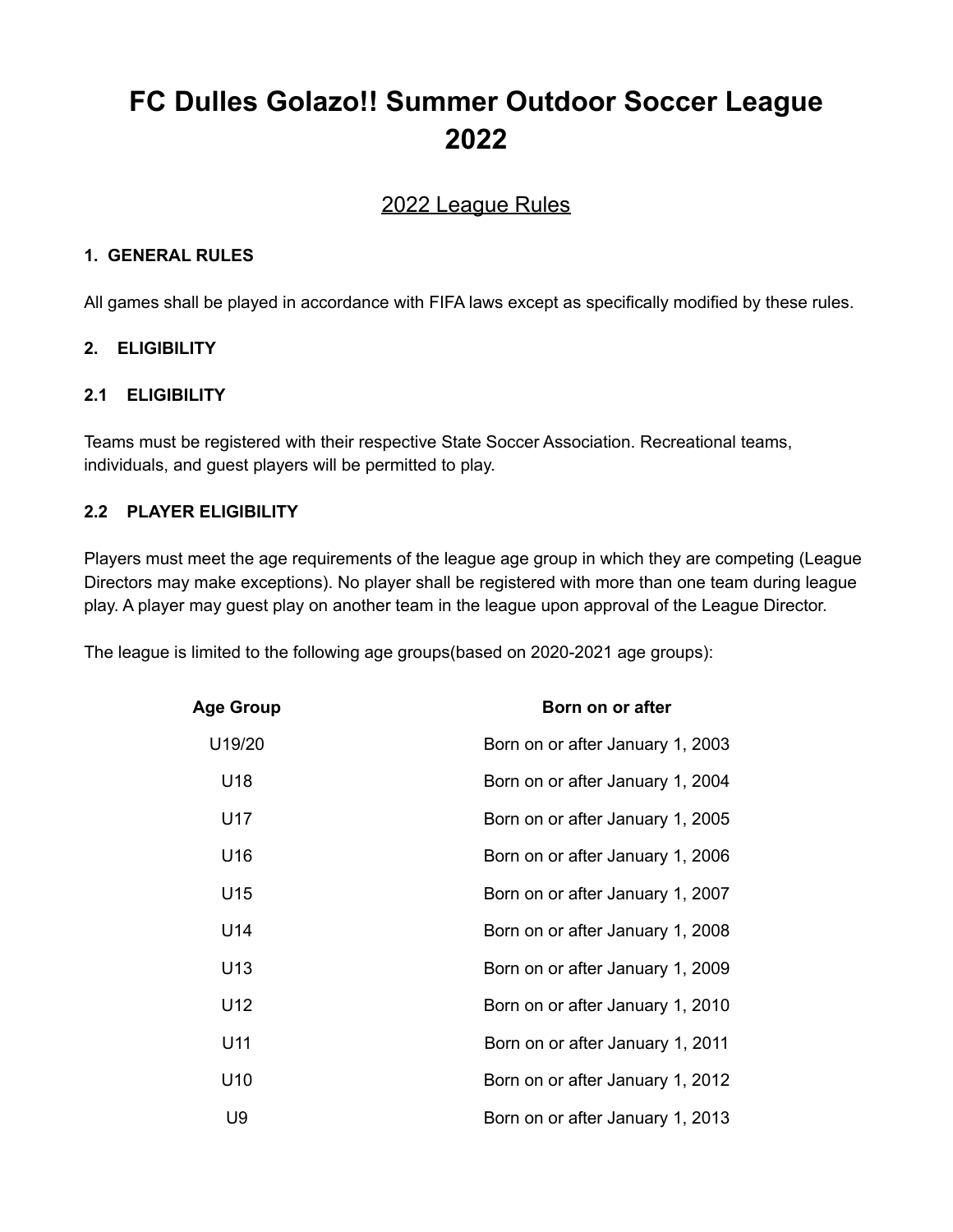#### **The League Director reserves the right to combine age groups if necessary.**

#### **2.3 ROSTERS AND WAIVERS**

Teams shall provide an official state roster (2021-2022 seasonal year) on which all team players and team officials are listed, that is signed and/or stamped by the appropriate state registrar.

In addition, all teams must also possess and be able to show current US Youth Soccer or appropriate organizational player ID cards. Electronic copies are ok. Birth certificates and passports will not be accepted.

Recreational rosters and passes must be signed by an authorized club representative, but do not need to be signed by the players. FC Dulles will provide REC rosters for those who need them provided the players are registered with VYSA for the 2021-22 season. For players not registered, FC Dulles can provide a REC player card for \$15/player.

## **There is no maximum roster size (including guest players) however the maximum game-day** roster is 14. It is encouraged for teams to enter two teams if there are enough players to do so.

Teams may use up to 8 guest players. A guest must possess a player ID card (travel or recreational) issued from the same organization as the roster. This means if the team's roster is a US Youth Soccer roster issued by their State Association then the player's card must also be from US Youth Soccer as well. If the roster is issued from US Club Soccer then the player's card must be from US Club Soccer. Guest players are to be written on the bottom section on a copy of the official roster and presented to the referee as part of the check-in process for each game. Any players not participating should be scratched out on the roster.

## **3. REGISTRATION**

Team applications will be online through Demosphere. Teams will not be accepted until payment is received in full. Once a team is accepted they (the primary contact) will be notified via email. A check for the entry fee that is returned from the bank will not be re-deposited. The amount of the check plus \$50.00 (cashier's check, money order, or credit card) must be received by the league director within seven days after the team representative is notified of the returned check. If new funds are not received the team in a timely manner will be disqualified from the tournament.

#### **3.1**. **CHECK-IN PROCEDURES**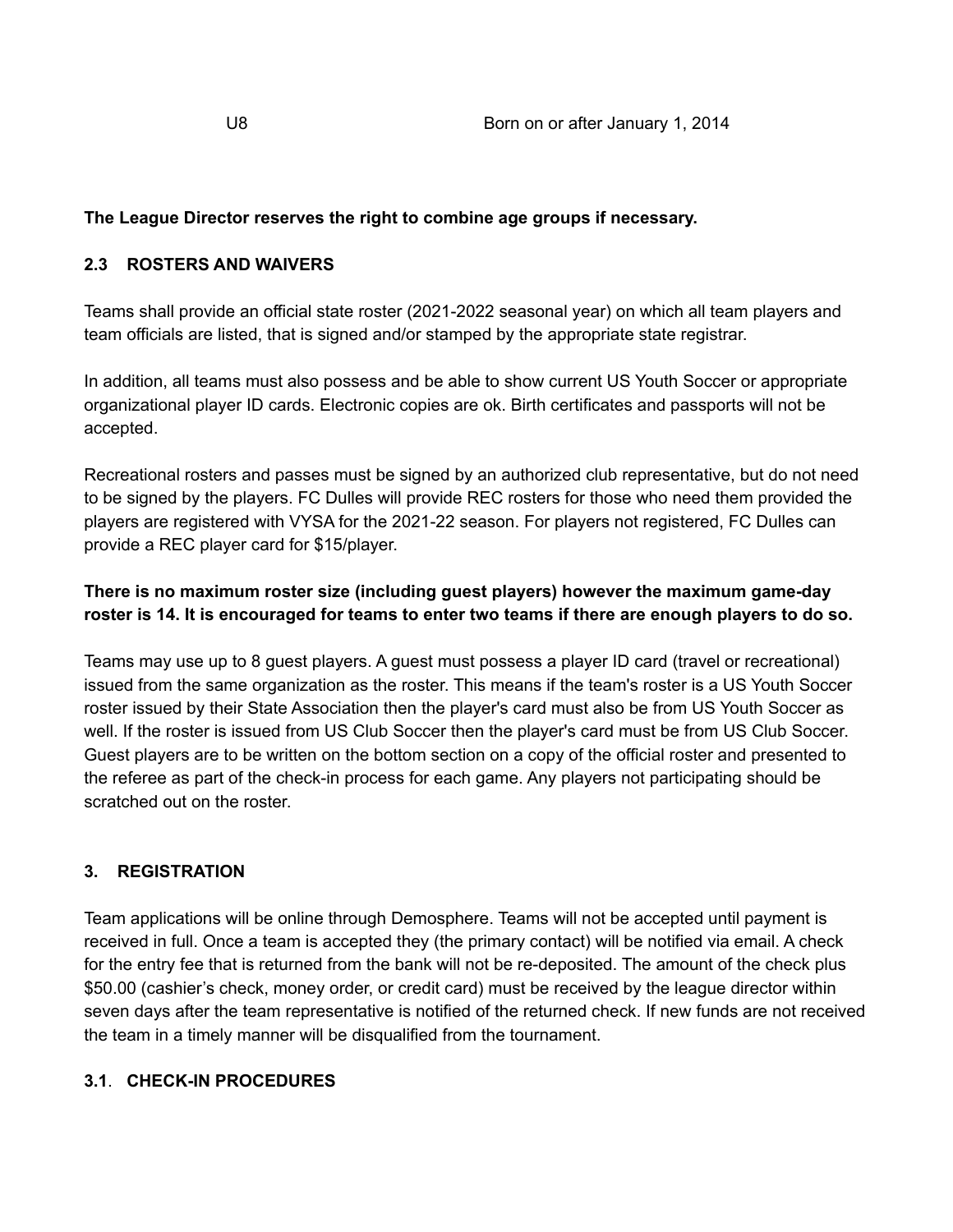- Team check-in (equipment) will be handled on the field by the referee prior to each game.
- Necessary items for game-time check-in:
	- The Official 2021-22 State team roster approved by your State Association with guest players written on the bottom of the roster to the referee.
	- Medical Release from each player including guest players (doesn't require notarization). Waivers do not need to be presented to the referee or site coordinator but held onto by a team rep.
	- Official Player ID cards including guest player cards
- Guest Players:
	- Up to 8 guest players are allowed.
	- Guest players must have player ID cards issued by USYS or US Club Soccer.
	- Guest players CAN be recreational players, they will need a recreational player card from the club they play recreational soccer. FC Dulles can provide a REC roster for teams and REC cards at a cost of \$15/player.
	- All guest players must have a completed Medical Release waiver Roster.

## **3.2. WITHDRAWALS / REFUNDS**

There are no refunds except for the following reasons:

- There are no refunds should games be canceled due to weather. Since we have a very short window for games, any games canceled due to weather conditions will be recorded as a 0-0 tie. The score for games that have completed at least 1/2 of the game or longer will be recorded as the final score at the time of abandonment due to weather conditions. Should games not reach halftime before they're abandoned due to weather conditions, the score will be recorded as 0-0.
- Refunds will only be given to teams when there are not enough teams to form a bracket. The League Director may combine age groups and divisions depending on the number of teams to form a bracket.

## **4. GAME GUIDELINES**

## **4.1 GAME FORMAT**

All games will be played on a small-sided field (approx. 50 x 70 with small goals- 6.5 x 18). Most tournament games will consist of a preliminary qualification round and a play-off round that may consist of a semi-final and/or a final championship game depending on the bracket structure for each age group and division or depending on the number of teams. Some groups the winner will be decided by most points in the regular season.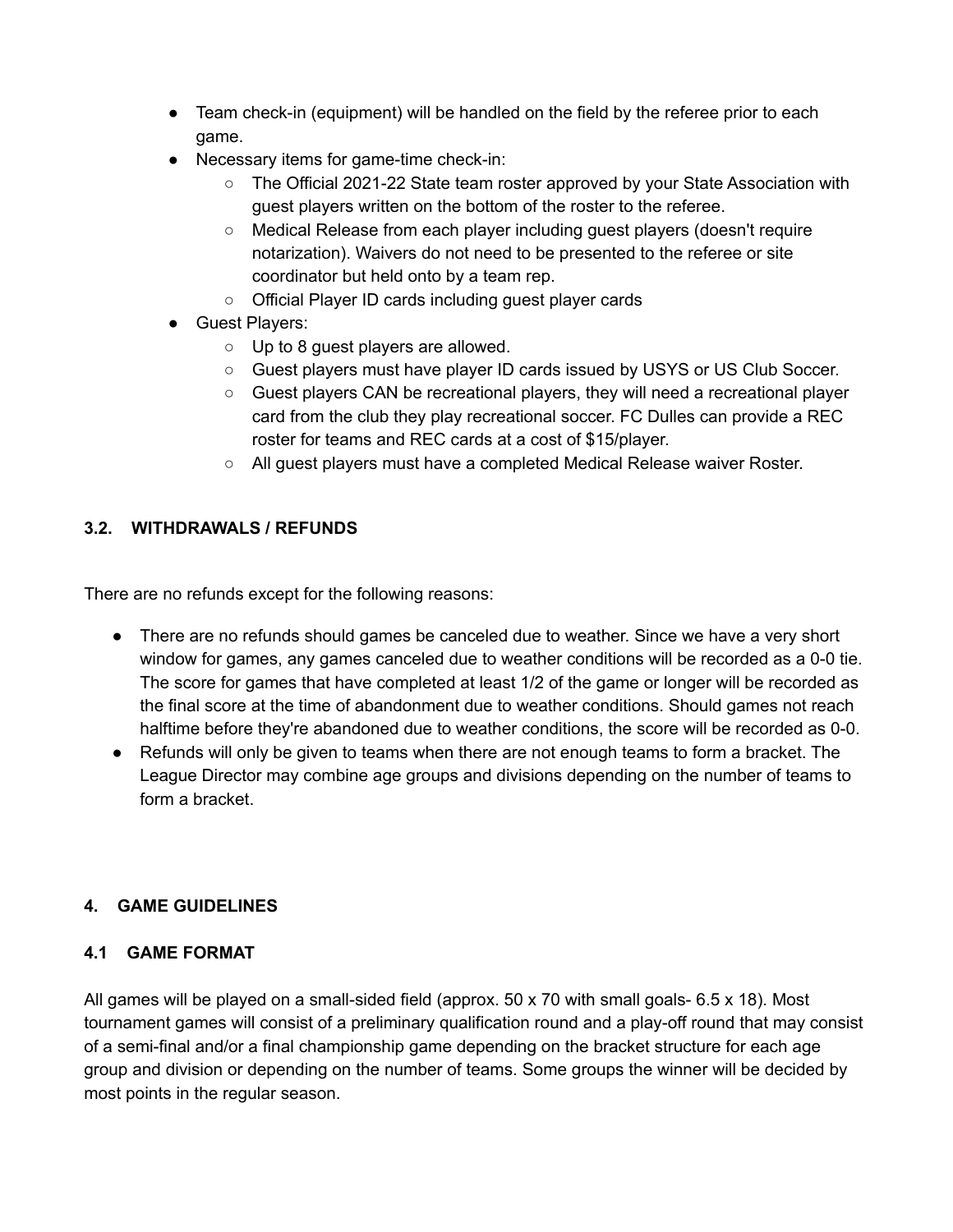| Age       | Game<br>Duration | Halftime<br>Duration | # of players | Min. players | <b>Ball Size</b> |
|-----------|------------------|----------------------|--------------|--------------|------------------|
| U8-U9-U10 | 2 x 25 minutes   | 5 minutes            |              | 5            |                  |
| U11-U12   | 2 x 25 minutes   | 5 minutes            |              | 5            |                  |
| U13-U19   | 2 x 25 minutes   | 5 minutes            |              | 5            | 5                |

All teams must be prepared to start matches on time. If a team is not on the field of play and ready to start a match within 5 minutes after the scheduled start time, the match will be deemed a forfeit. Teams are not required to reduce the number of field players to equal those of the opponent who is playing with less than the maximum number of players.

## **4.2 YELLOW / RED CARDS AND EJECTIONS**

Players, coaches, and spectators are expected to conduct themselves within the spirit of the LAW as well as the letter of the LAW. Displays of temper or dissent are cause for ejection from the game and the surrounding field area. Serious violations will be referred to the League Director for further disciplinary sanctions up to and including the suspension of the team from the tournament.

Players, coaches, and team officials ejected from a game by the referee shall be ineligible for the next scheduled league game. They must not be present on the sidelines in such an event.

It is the responsibility of the team's coach or the person acting on the coach's behalf to control the conduct of its parents and other spectators. Failure to do so may result in a warning to the coach or the person acting on the coach's behalf by the referee. If unacceptable conduct continues, the referee may eject the team's coach or the person acting on the coach's behalf from the game.

Red and Yellow Card Accumulation. Red cards carry an automatic 1 game suspension and the sit-out must be noted by the site coordinator on the official roster prior to the game the offending player is due to sit-out. Red cards are worth 10 points; Yellow cards are worth 5 points. Players who reach 20 points in accumulated points will be required to sit-out the next game upon reaching the suspension limit. Players who receive a red card and simultaneously reach the suspension limit will be required to sit-out two games (one for the red card and one for reaching the limit. Additional discipline may be handed out at the League Director's discretion). Sit-outs must be noted by the site coordinator or it doesn't count.

## **4.3 SPECIAL RULES**

## **4.3.1 BUILD-OUT LINES FOR U8 (rising U9) - U10 AGE GROUPS**

On a goal kick and when the goalkeeper has the ball in his or her hands during play from the opponent, the opposing team must retreat behind the build-out line until the ball is put into play. The goalkeeper can pass, throw, roll, or play the ball to himself or herself to put the ball in play. Drop-kicks and punts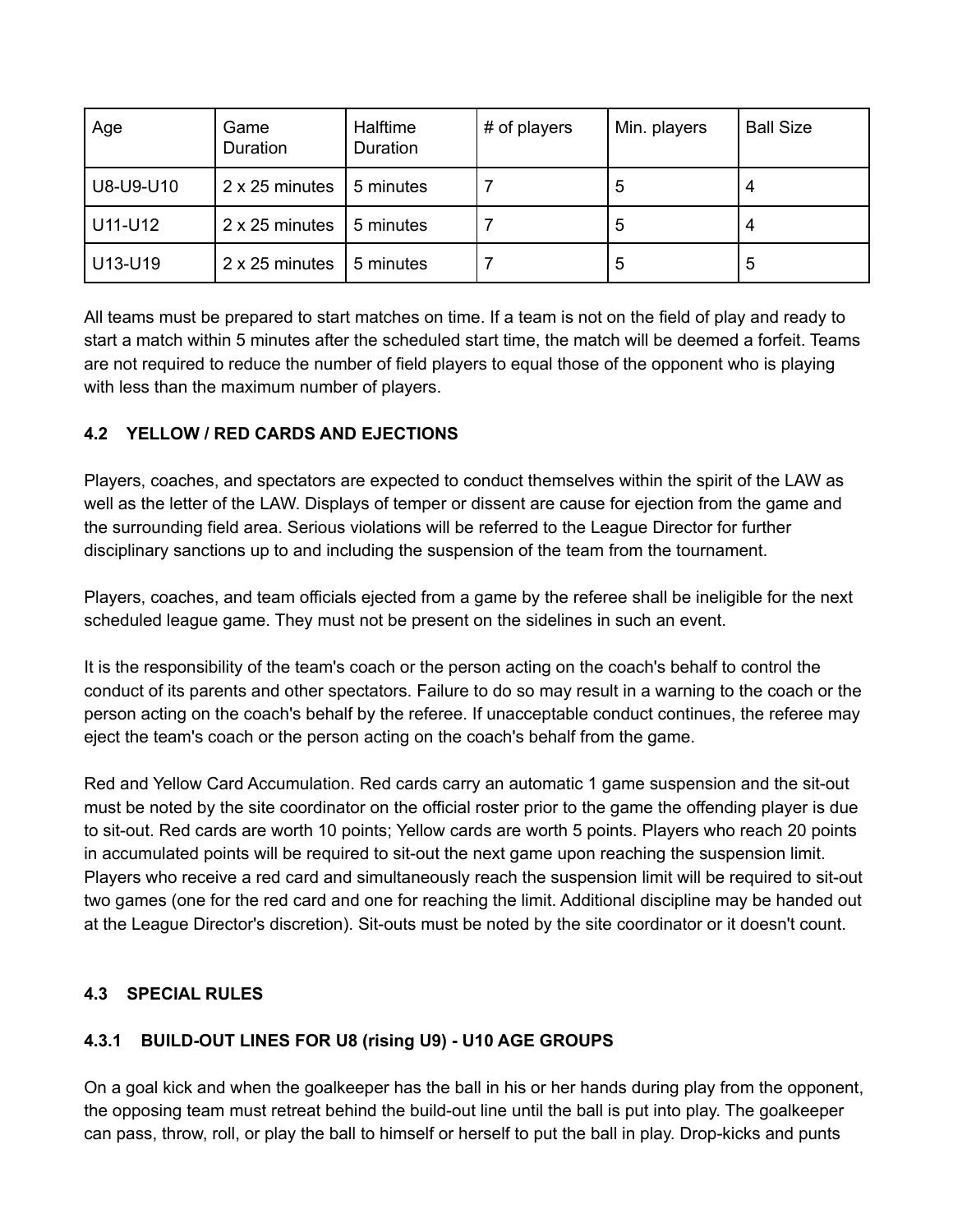are not allowed. Goal kicks are in play once the ball is touched and moves. The opposing team does not have to clear the build-out line if the ball is put quickly into play before the opposing team clears the line.

If the goalkeeper drop-kicks or punts the ball, the referee will award an indirect free kick to the opposing team at the point of infraction. If the drop-kick or punt occurred inside the goal area the ball will be placed on the goal line nearest to the point of infraction.

Should build-out lines not be marked on the field, they may be marked with cones or other appropriate objects on both sidelines and at both ends.

# **4.3.2 HEADING POLICY- RISING U11 & YOUNGER**

At age group U11 and younger or if a bracket contains a U11 team, whenever the ball strikes a player in the head, play is stopped. The proper restart depends upon whether the player deliberately played the ball with his or her head. If deliberate, the proper restart is an indirect free kick to the opposing team. If this occurs within the goal area, the indirect free kick should be taken on the goal area line parallel to the goal line at the point nearest to where the infringement occurred. If the play by the head is deemed inadvertent, then the proper restart is a dropped ball.

## **4.3.3 Punting or Drop-kicks**

Punting or drop-kicks from the goalkeeper are allowed for age groups U11 & older. Punts or drop-kicks may not cross the midfield line in the air without first touching the half the punt or drop-kick was taken from. The restart is an indirect kick from the point where the ball crossed the midfield line.

## **4.4 LEAGUE SCORING**

The League will use a standard point system for games played in the qualification, preliminary, or regular season round, as follows:

| Win  | 3 points |
|------|----------|
| Draw | 1 point  |
| Loss | 0 points |

Teams that are tied after the qualification, preliminary, or regular season round will use the following tie-breaking procedures to determine the ranking:

- 1. Result(s) of head-to-head competition
- 2. Most wins
- 3. Goal differential (the difference between goals for and goals against) up to 5 per game. Teams will be credited with a maximum +5 goal differential per game i.e. a 9-1 win will be recorded as 6-1.
- 4. Fewest goals allowed
- 5. Most shutouts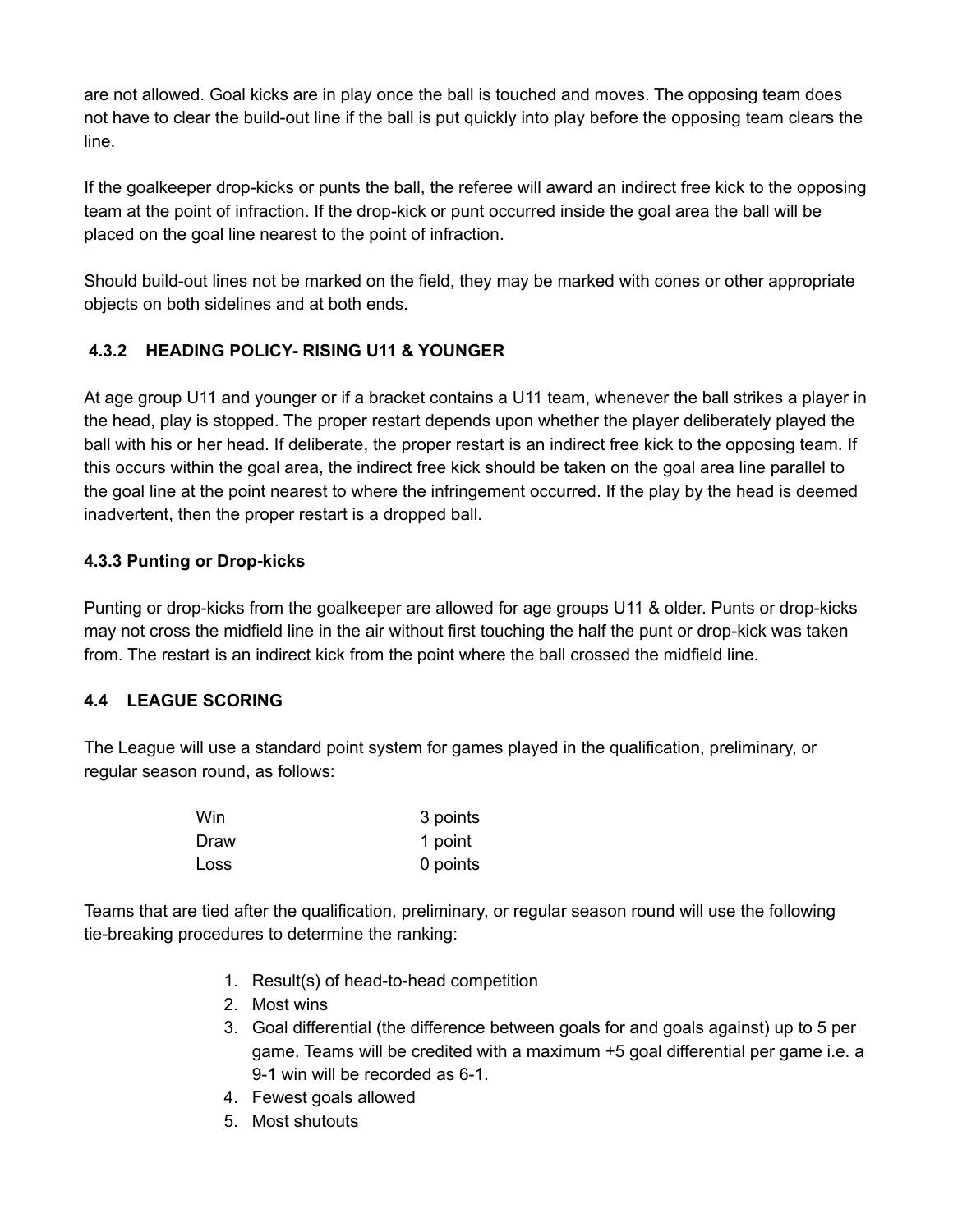## 6. Coin toss

In the case of a three-way tie or more, once a step is used to determine to break a tie the process must continue to the next step and may not revert to a previous step. Any forfeit by a team during the qualification, preliminary, or regular season round will cause the team to be seeded last in their division ranking for ranking purposes in the play-off round. A forfeit will be recorded as a 5-0 win for the opposing team.

If there is a three-way tie that goes to a coin toss the teams will be randomly seeded 1-3 via a drawing of numbers by the Site Coordinator. Teams seeded 2 and 3 will conduct a coin toss by the Site Coordinator with the winner then facing the team seeded 1st in a second coin toss.

# **4.4.1 PRELIMINARY/QUALIFICATION ROUND**

All teams participating in the Preliminary/Qualification Round will be awarded game points based on their results. At the conclusion of all Preliminary/Qualification Round games, teams will be ranked according to their game point total and tie-breaking procedures used to resolve any ties. Teams will then be seeded for the Play-off round based on the ranking and the seeding posted to the league website. Teams that forfeit any games will be ranked last in their division bracket for ranking purposes. Some groups will not have a preliminary/qualification round and final rankings will be based on their total cumulative points during the regular season.

# **4.4.2 PLAY-OFF ROUND**

Play-off Round games will be single elimination in most cases. If two teams are tied at the end of regulation time, they will proceed directly to kicks from the mark in accordance with FIFA laws, as follows:

- Captains meet for the coin toss to determine who kicks first.
- The referee decides which goal to use.
- Five players will be selected from each team for the first round of kicks from the mark with alternating chances. Only players on the field at the end of regulation time are eligible to participate.
- The team scoring the most goals from the first five kicks will be declared the winner. If there is a winner prior to five kicks being taken by each team, kicks will cease.
- Due to time constraints, If the teams are still tied at the end of five kicks, two players from the remaining players from each team will alternate kicks until one team scores and the other does not. If the teams are still tied after the two additional kicks are taken the winner will be decided by a coin toss between the team's two captains. The home team will call either heads or tails while the coin is in the air.

## **4.5 SCORE REPORTING**

The winning team and teams whose game ends in a tie are required to report their score to the score-reporting link provided. A pin# will be sent to access the score reporting module.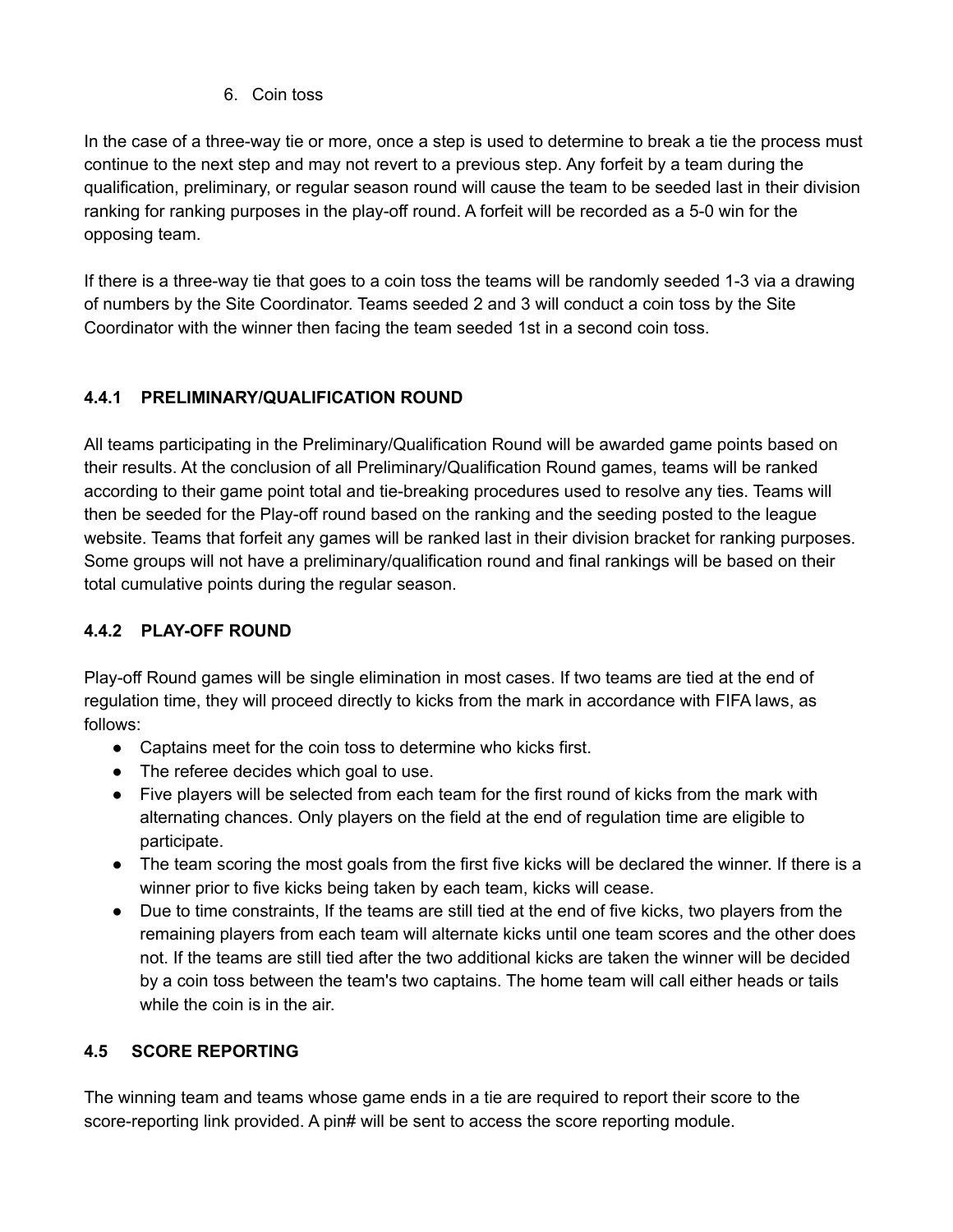This will be the official method of recording the scores from each game played during league play. Each winning or tying team will have 48 hours from the end of the game to report the score or it will be recorded as a forfeit for that team.

# **4.6 SUBSTITUTIONS**

Substitutions are unlimited and can occur by both teams at the same time with the permission of the referee at any stoppage of play. Substitutes cannot enter the field of play until the referee signals them onto the field.

## **4.7 UNIFORMS AND EQUIPMENT**

## **4.7.1 UNIFORMS**

All players, with the exception of the goalkeeper, must have uniforms with individual numbers on the jersey. Permanent markers can be used to create a number; athletic or any other tape will be allowed. The goalkeeper's jersey must be easily distinguishable from all other players and the referee.

When the jersey color of both teams is similar or identical, it is the home team's responsibility to resolve the conflict. The referee has the final say on whether a jersey change is required.

Pinnies can be used if there's a color conflict as long as the player's jersey # is visible or can be easily discerned.

# **4.7.2 EQUIPMENT**

All players and teams participating in the League must meet the following equipment requirements:

- All players must wear shin guards covered by socks
- No metal cleats or metal tip cleats will be allowed.
- No jewelry of any kind will be allowed with the exception of medical alert tags that may be taped down so as to not present a hazard to any player
- Cast/Splints- Players wearing casts, splints, or braces are permitted to play provided the following conditions are met:
	- Hard casts/splints are wrapped in foam or other protective material that will cushion any impact. Soft casts/splints/braces may need protective wrapping at the discretion of the referee.
	- The player with the cast/splint/brace does not attempt to use the cast to an advantage or in such a way to put other players in danger.
- Referees will check all equipment prior to each match. No equipment changes may be made after the referee's check without permission from the referee.
- The referee will have the final say concerning the acceptance of equipment for play.

## **5. REFEREES**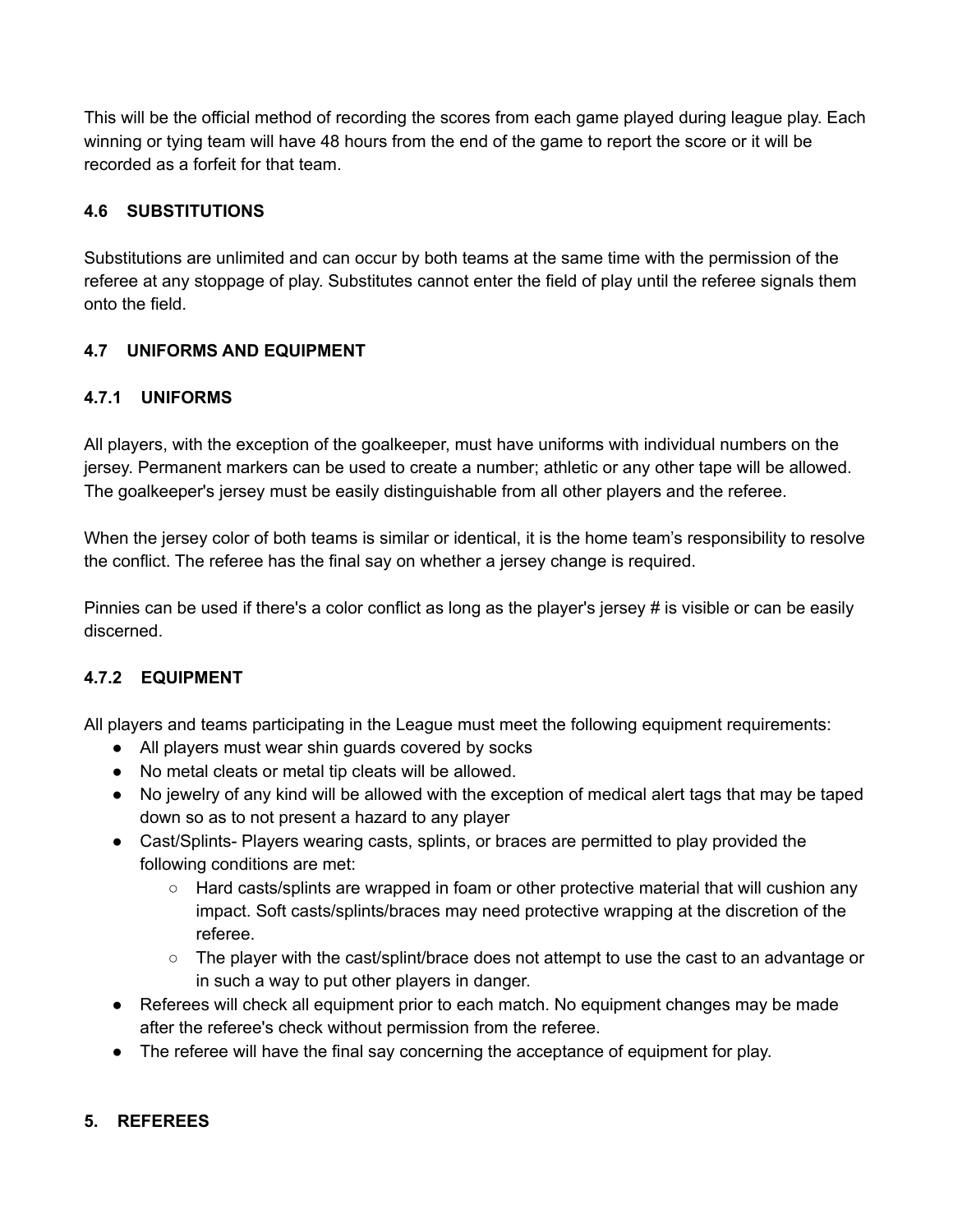Referees will be used for all games (U8-U19). A one-referee system will be used for all games.

If a referee fails to arrive at the field as scheduled, the game will proceed using a volunteer referee(s) selected by a league Official until the scheduled referee arrives. The score from any such match is official and no protests are allowed.

Referee interference and/or abuse will not be tolerated. Any player, parent, coach, or spectator (to include pets) will be ordered removed from the field site should their behavior in any way or represent a threat to the safety of the referee(s) or hinder the ability of the referee(s) to perform their duties.

The Referee will make all decisions and those decisions will be final. The League Director will deal with any discrepancies and there will be no protests. Any communication regarding these matters will be between the League Director and the team officials.

Referees will be required to file a game report to fcdulles@gmail.com to include game #, score for each team, and any red/yellow cards. Game scores must be emailed within 48 hours upon completion of the game in order to get credit for payment purposes.

## **6. INCLEMENT WEATHER**

Every attempt will be made to have all matches played; however, the League Director reserves the right to cancel or modify any game due to weather conditions prior to the start of the game. Due to the restricted field availability during the summer any games canceled due to t-storms or lightning shall be recorded as a 0-0 time if there is no possibility for a make-up game. Games will count as official games if at least 1/2 of the game is played and the score at the time of termination will stand. Any games that started and terminated due to weather before the completion of the first half will be recorded as an official game and the score reported 0-0. FC Dulles is required to follow Fairfax County policies regarding field usage and weather conditions.

It is the responsibility of the participating teams to check the league website regarding field conditions. Updates will be provided as soon as possible when changes to field conditions occur. Unless the website indicates fields are closed, teams and coaches must be at the game site and ready to play on time as scheduled. Failure to appear will result in forfeiture of the game.

## **7. AWARDS**

Medals will be awarded to the first place team of each division. Each player of a first place team will receive a medal and one extra will be provided to the team for the coach.

#### **8. MISCELLANEOUS**

Under no circumstances will the Virginia Youth Soccer Association, Inc., FC Dulles, and the FC Dulles Golazo!! Outdoor Summer League Directors be responsible for any expenses (including the League